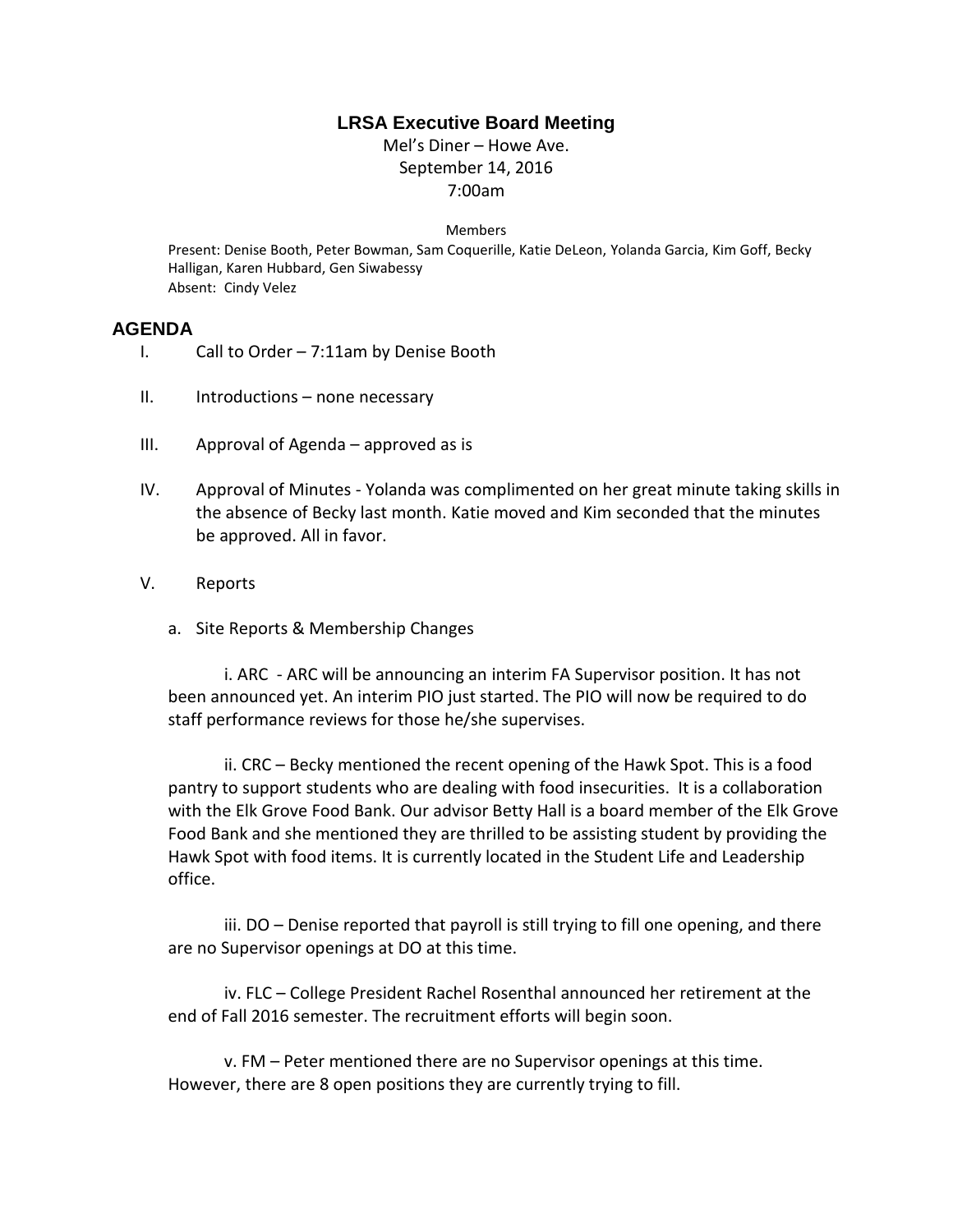vi. SCC – Sacramento City College is in the middle of their President search. There are 2 Student Service Supervisor positions that is open.

- b. Policy Reports Gen asked how the roll out of the new No Smoking, No Tobacco, No Vaping policy has been going at all the campuses. No one had any problems to report.
- c. Budget Committee report Denise reported a few items from her recent attendance at the meeting. For 16-17 year they are not expecting a COLA. We will not be reporting the Summer 2016 and Summer 2017 numbers to address the "stability" findings.

## VI. Discussion Items

- a. LRSA Fall Training
	- i. LRCCD equity training, October  $7 -$  All are encouraged to support as many people in their offices to attend the training at FLC. Denise Booth motioned and Sam Coquerille seconded to have a LRSA hosted lunch during the break at the training. All were in favor. Gen will send out an invite and reserve a room for the lunch.
	- ii. LRSA semester training, November 18 The training has been schedule to be at the Ethan Way training room 12:00pm -4:00pm. Some planned topics are Chairing a Hiring Committee, Hiring Federal Work Study Students. If you have other topics you are interested in please send them to Gen.
	- iii. New Deans' Academy nominations If you are, or you know of any other Supervisor that is interested in participating in this year's New Deans' Academy please submit the names to Gen.
- b. LRSA Recordkeeping what to keep, where, how long. Gen led a discussion on how long we should be holding on to LRSA related documents. Betty Hall asked relevant to the conversation what kind of organization we are and if we should be filing taxes. Gen agreed to discuss the issue with Ryan Cox and JP Sherry before deciding if/when some old documents should be destroyed. Karen was going to supply a record keeping template she used to use in a previous position for consideration as we move forward.
- c. Joint Job Study Committee for Student Services the review has been completed. Some language was changed and a broader heading was used for some Student Services areas so the position could be more easily tailored for the needs of the